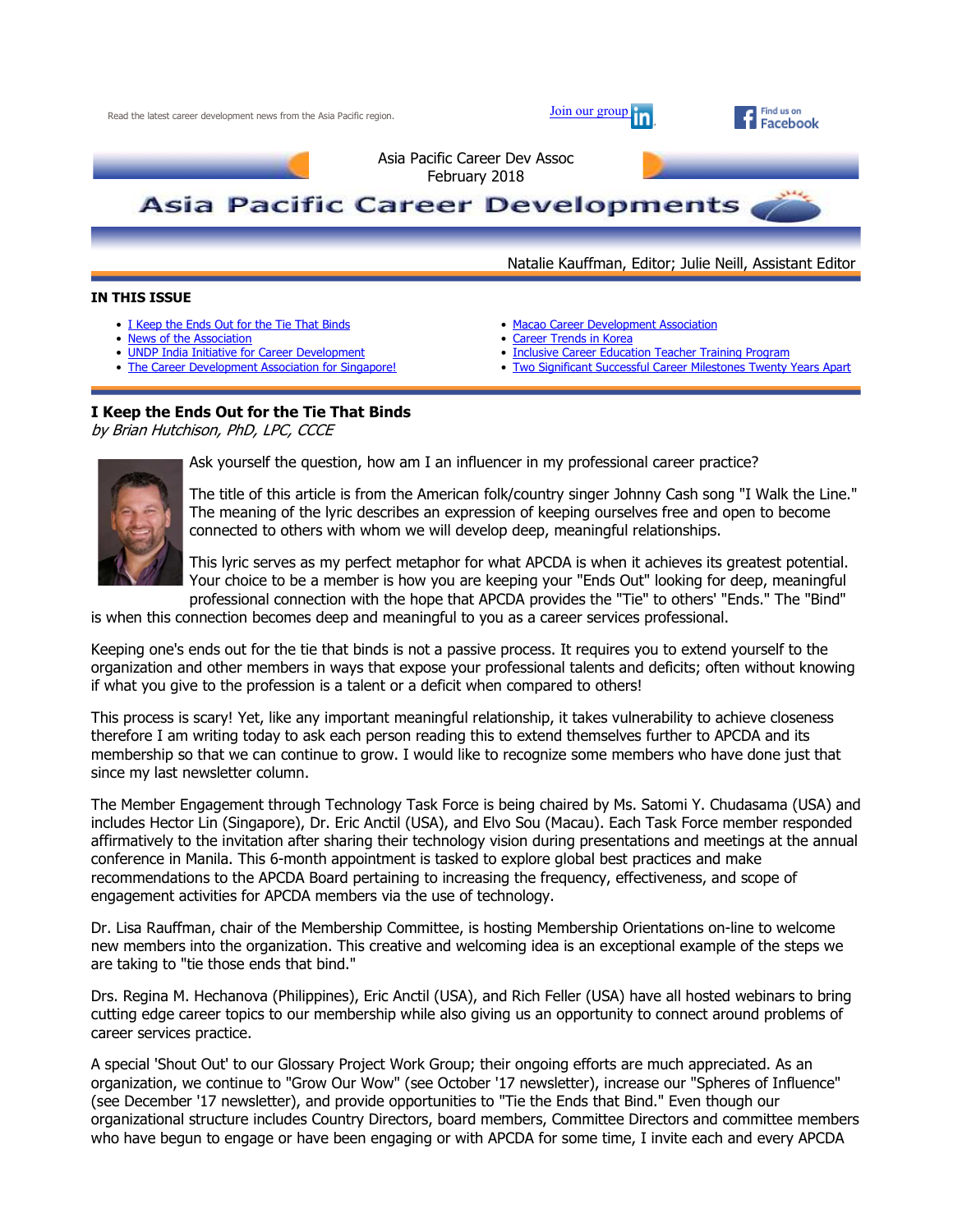member to reach out to someone in APCDA whom you appreciate for their work and thank them today. If you like, copy me on the message (President@AsiaPacificCDA.org) so that I know their good work and can thank them too. Your time, effort and energy helps us all keep our "Ends Out." Thank you again.

Back To Top

#### **News of the Association**  by Dr. Marilyn Maze



**Beijing Conference**: This year's informationpacked conference includes 97 presentations, with 20% more simultaneous presentations than ever before, plus over 20

Poster Sessions. Presenters represent 23 countries and cover an amazing diversity of topics.



**Webinars**: We have offered one webinar each month this fiscal year. The next one will be on February 12/13 and address the question: How can a career professional identify students with potential for a STEM career nearly a decade before they pursue it? Click here for more information.

**Scholarships**: The deadline for applications from Emerging Leader Scholarships (graduate students and new professionals who completed degrees within the last 5 years) is February 15. The scholarships cover the cost of registration at the conference.

Awards: Nominations for the 3 APCDA awards are due by March 16.

**APCD Journal**: The first edition of the Asia Pacific Career Development Journal will be released in March. Authors are invited to submit manuscripts for the second edition which is planned for September.

**Glossary Project**: The Glossary Project Work Group has been meeting regularly and expects to have an initial glossary in English available in time for the conference. We hope to find volunteers in each of our member countries to develop translations in the local languages so that we can share a common understanding among many cultures.

### **Current Board Discussion Topics:**

### **1. What is APCDA's role in assisting member countries?**

Our original mission was to facilitate networking among individuals from countries in the Asia Pacific region. We believe it may be time to expand our mission. Our Newsletter and Country Pages provide a wealth of information about career planning around our region, our webinars allow people from various cultures to meet virtually and discuss timely topics monthly, and our conferences allow career development professionals to meet face-to-face and learn from each other. In addition, we have been asked to provide help in organizing Career Development Associations (CDAs) in countries that did not previously have them, assist with speakers, and provide other types of assistance to needy countries. APCDA and many of our member countries struggle with serving professionals in a variety of settings and locations over a large distance. We are looking for ideas for better meeting these needs. We are also working on policies to guide our development and activities.

### **2. What are our expectations of Country Directors?**

The Job Description for the position of Country Director is in the process of being reviewed. When APCDA started in 2012, we were delighted to have volunteers to represent the countries where our members are located. As we continue to grow and expand, we are considering defining standards and goals for our Country Directors. Although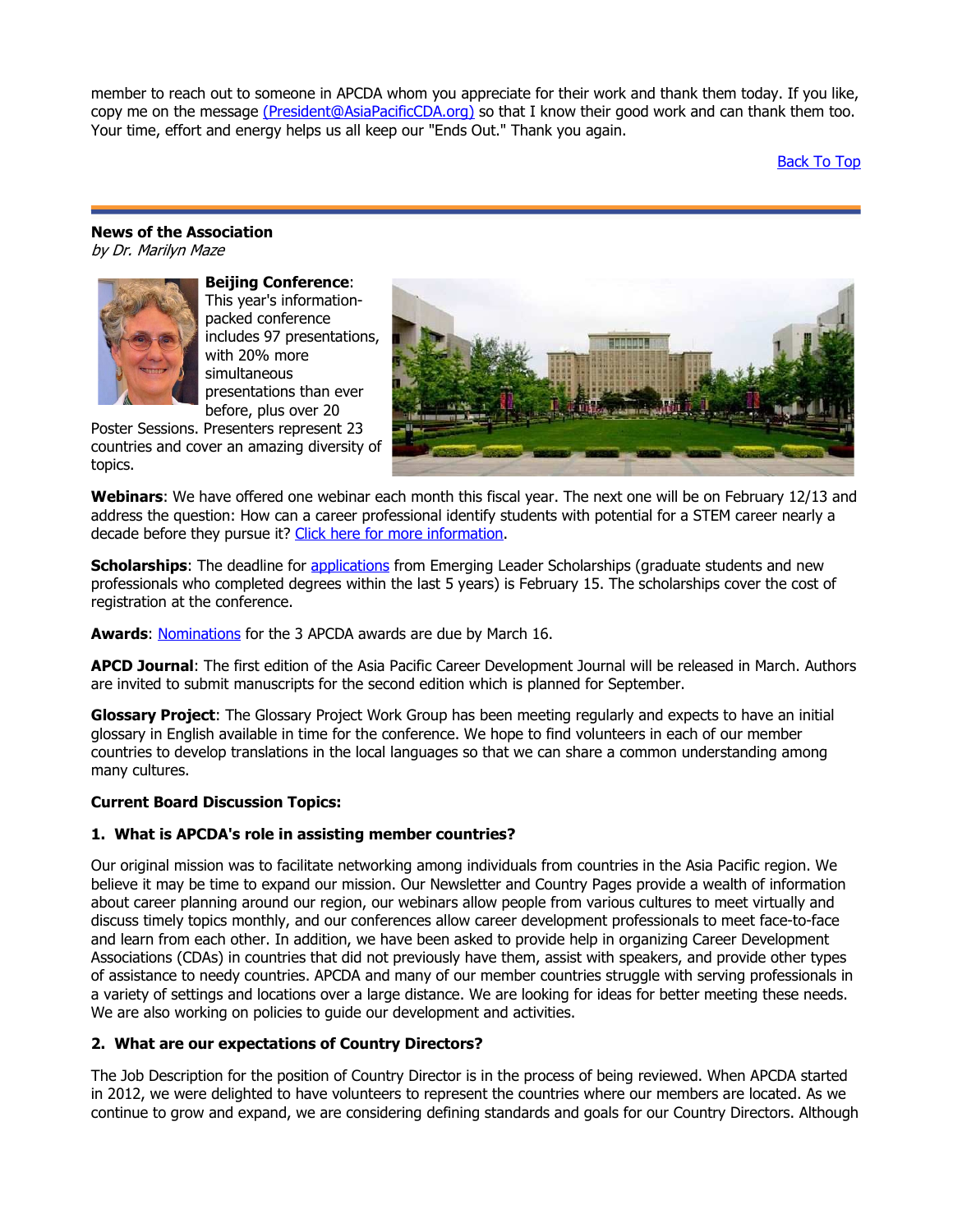we realize that our policies always need to be flexible and adaptable because each country faces different challenges and each Director has different strengths, more clarity might be useful.

Back To Top

# **UNDP India Initiative for Career Development**

By Dr. Narender Chadha



The 2-day international **Workshop on Models for Career Guidance and Counseling in Schoolsamp;Colleges in India** was held December 13-14, 2017 at the United Nations Development Programme (UNDP) India Conference Hall, New Delhi. The 2-day workshop brought together national and international practitioners in an effort to mainstream career guidance and counseling efforts in terms of scaling up and implementation, as well as to discuss on-going challenges of female workforce participation, the role of technology/data, and effective ways in which to involve multiple stakeholders - including the private sector. The following key points for national policy development emerged.

Clement Chauvet, UNDP, reported "out of 10 students only 4 are employable, and 6 cannot start working directly. A lot can be done for informed career choices, and for us to groom them to reach that stage. We don't know what technical skills will be required. But, in the next ten years, 25% of jobs won't be ones that exist today. So, more skills are needed to adapt, to change - to learn, and to learn faster." Harsh Singh, UNDP, told the conference attendees about their work with many state governments and shared results of several pilots.

In **Employability as a Tool for Empowerment,** Sunita Sanghi, Economic Advisor - NITI Ayog (National Institute for Transforming India) talked about the interventions like apprenticeship training programs and on-thejob work training. The Delhi Government is focusing on expanding and upgrading the infrastructure so that the ambience in the schools can improve and the capacity development of teachers and leadership (i.e. principals) can be done. An **Overview of Career Guidance and Counseling Centre (CGCC) Models in Disha** was presented by Dr. S.K. Shanthi. Disha has data of approximately 240,000 girls and women who have participated in the career guidance and counseling models.

**The Country Case Study: India** was presented by Prof. N.K. Chadha, Dean of Social Sciences, Manav Rachna International University, in the form of a base paper. He proposed a model of holistic education and career development. Compulsory pre-primary and primary education is there until grade 5. At the elementary level and secondary level, the compulsory education should be parallel with vocational programs, labor-oriented programs and contextual, career-based, learning projects. Students joining universities (BA to PhD) need to be exposed to career/industry connect programs and those going for polytechnic, skill-based, vocational degrees should be offered work-life programs.

**Employability Baseline According to India Skill Report 2017** was presented by Nirmal Singh. He reported, "employment in India is a challenge. It is also hard to be unemployed in India." **COIGN, the Telangana Case** was presented by Dr. Neeraja. She narrated the job placements to students with the support of Disha in Telangana. Students are now getting an amount of 15,000/month and COIGN is looking forward to more placements for girl students.

The international case studies included several presenters. Carmelo Siojo, Director, Office of Placement and Career Services, Ateneo de Manila University, Philippines, delivered the topic of **Gender Employment and Career Development in the Philippines** . She spoke about Youth Employment Programs like **Job Start** that assists out-of-school youth by providing them with a set of integrated services. Alberto Puertas, Career Advisor, Brigham Young University, USA, shared information about **Career Guidance and Counseling in South America**. His discussion centered on Chile where teachers play an important role in career guidance in terms of citizen participation, pregnancy prevention etc. Secil Kinay, Vehbi Koç Foundation, Turkey, focused on **Career Counseling and Guidance in Turkey**. She reported the counseling and guidance system is throughout the schooling life of a person in Turkey. Allan Gatenby, Principal Consultant, OneGroup Leadership, Australia, discussed **Models of Career Counseling & Guidance: Enabling Happiness - Standing on the Shoulders of Giants** . Australia is a benchmark for career development practice. Dr. David Reile, Executive Coach, The Career Development Alliance, and Managing Director, R/S Foundation, LLC, USA, focused on helping students in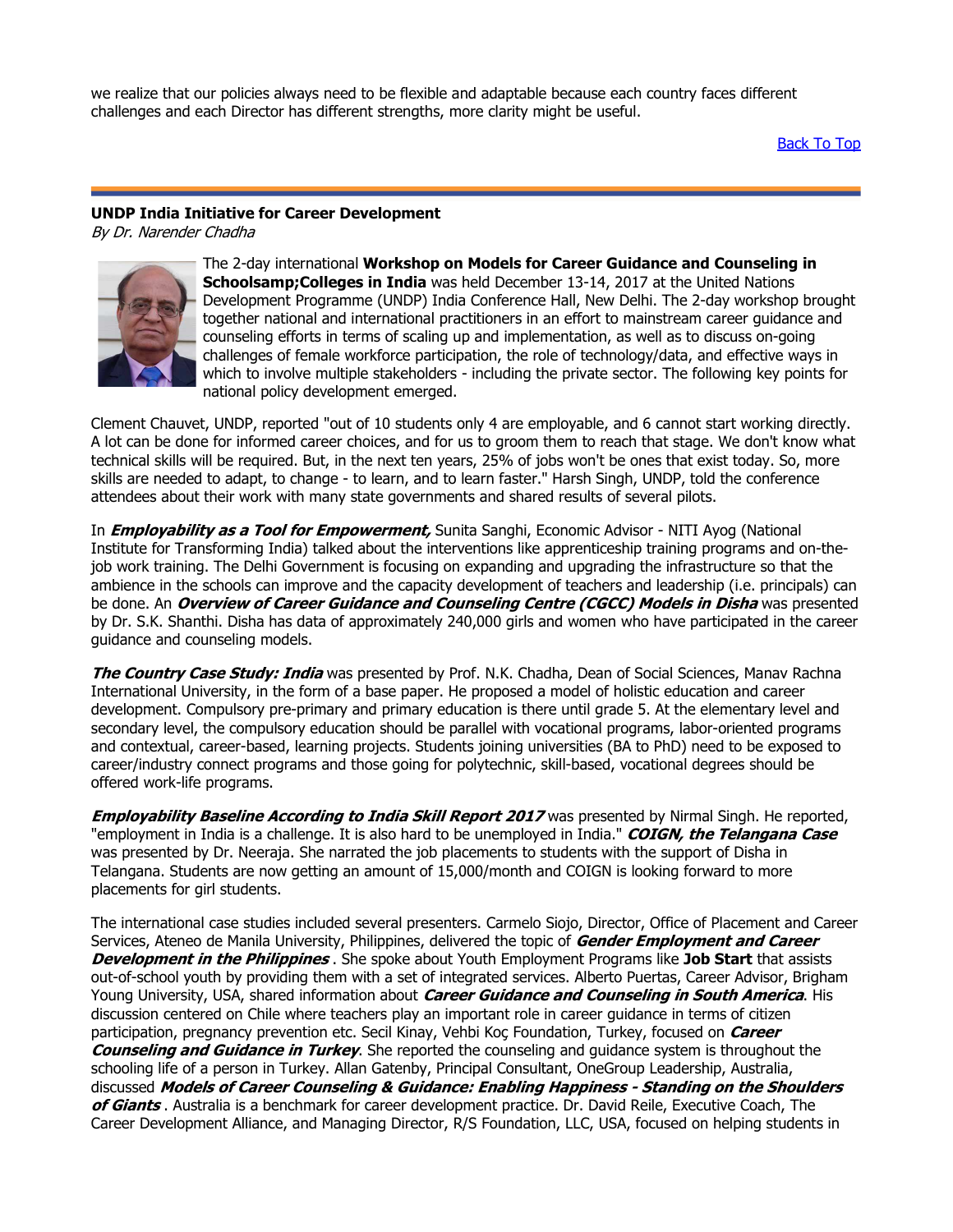high school understand what the local market is like, working with industry to connect with the labor market and training students for employment areas. Barbara Suddharth, Executive Director, The Career Development Alliance, USA, reported the **Best Practices in Women's Career Development** . She narrated the importance of connecting family and work; valuing pluralism and diversity; exploring spirituality and life purpose; and managing transitions and organizational change.



From left: Alberto Puertas, Harsh Singh, Allan Gatenby, Narender Chadha, and Clement Chauvet

Many panel discussions were held to see career development through a variety of lenses. The panel discussion on **Career Counseling and Gender** voiced that girls have to understand what they themselves want. The panel discussion on **Career Counseling and Policy Framework** suggested that career counseling policies should begin with schools, move on to a college and university focus, continue to training institutions like trainings and public employment and then finish with a workplace focus to avoid the midlife crisis. The panel on **Application of Technology for Career Counseling and Guidance** reported the technology-based application for career counseling services. India is almost a continent in terms of population and yet only 24.3 or 25% have access to internet. The panel discussion on **Private Sector Engagement for Robust Career Counseling and Guidance in Schools and Colleges** explained how the private sector can get engaged in many different ways: placements, internships, apprenticeships, etc. The panel further shared that there is a clear disconnect between the education system and the labor market. Once bridged, it's an easier transition to make progress.

Overall, the two-day workshop presented an epitome of knowledge for all who attended. The insights gathered from the key points that emerged will be integrated to recommend a policy framework to meet career concerns of and mainstream career guidance for Indian students as well as address current and potential workforce issues.

Back To Top

# **The Career Development Association for Singapore!**

By Sing Chee Wong



Singapore has its own Career Development association!

Launched on Jan 11, 2018, the People and Career Development Association (PCDA) aims to promote and advocate for career development in Singapore among career practitioners, and those who have keen interest in career development, but may not offer direct services in this profession. They include Human Resource professionals, Talent Managers, C-suite Executives, Line Supervisors, Teachers/Instructors, Recruiters and even parents! These groups of people exert significant influence on the career planning and development of individuals, especially in career choices of their

clients, co-workers, students and children.

We also want to enhance the practice of Career Development in Singapore among our members.

It is therefore PCDA's mission to:

1. 2. Promote and Advocate for Career Development in Singapore

3.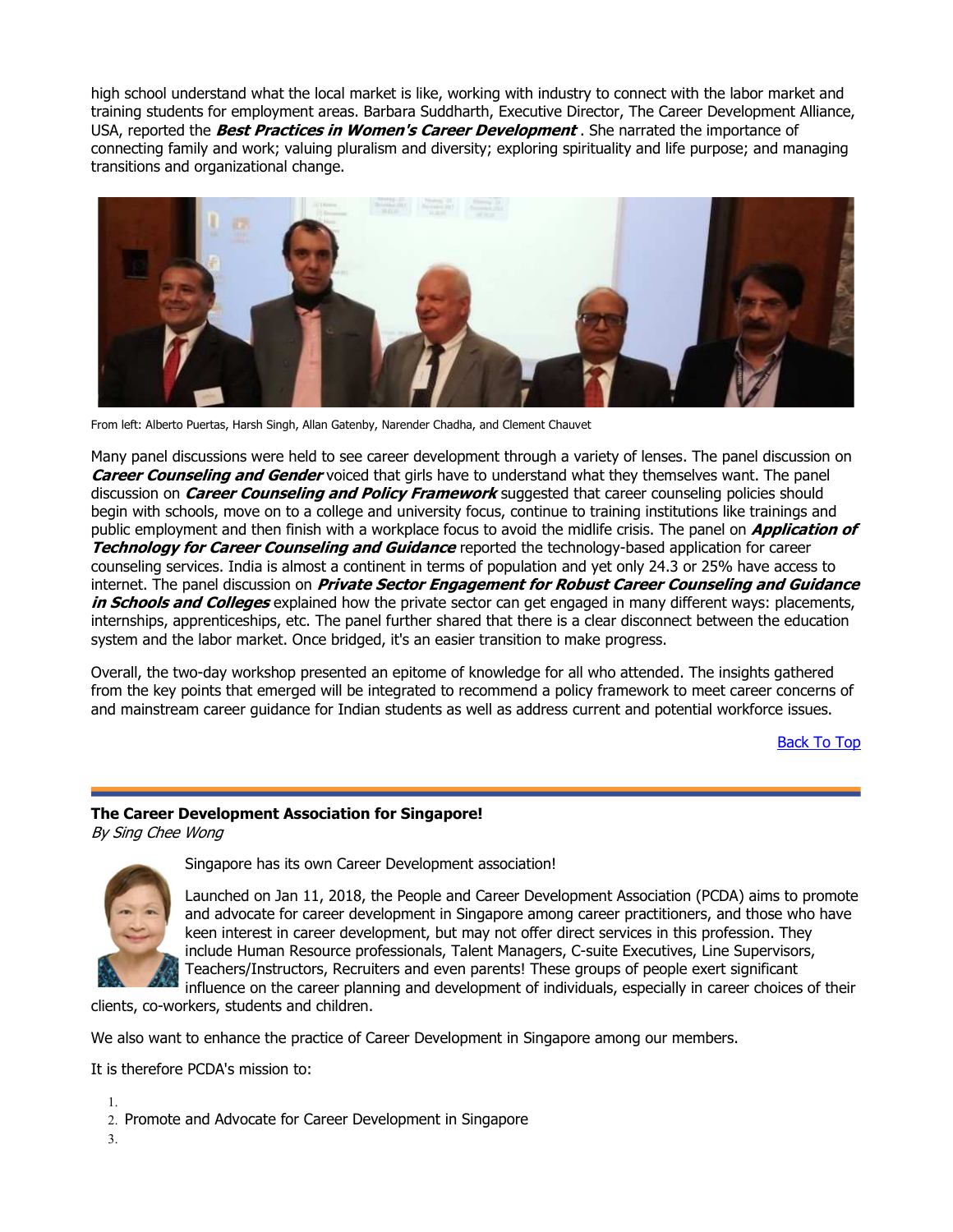- 4. Advance Career Development Practices in Singapore
- 5.
- 6. Ensure Sustainability to Promote Members' Interests and Benefits

Although the focus is on developing career development in Singapore, PCDA also has a vision to reach out to the Asia Pacific region. Through the Association, we hope to exchange knowledge, best practices, resources, as well as visits with career practitioners and career development associations in the region.

Our mission is to:

"Impact Societies Through Career Development"

At the recent PCDA's launch, hosted by Prudential Insurance, we were pleased to have with us Ms Ono Motoko. She is currently residing in Singapore, and was referred to us by Mr Yoshimi Sasaki, Director-General of Japanese Career Development Association (JCDA). She is our first overseas visitor. We look forward to more of such visits and exchanges.

PCDA has ambitious plans to initiate many projects and activities this year. They include organizing Townhall meetings, Community of Practice activities, Master Classes, conferences, webinars, local research projects, development of action-based resources for use in Singapore, e-bulletins, website development... The list goes on. Finally, we hope to form more relationships and elicit support from friends and Career Development communities in the Asia-Pacific region.

Back To Top

## **Macao Career Development Association held its first activity and looks for its professional development activities for the year of 2018**

by Claire Ouyang



Macao Career Development Association (MCDA), a young professional association, has been established to promote the professionalization of career planning services in Macao.

Career services have appealed to the Macao government and local non-government organizations for years. School teachers, social workers, and psychological counselors have been spontaneously providing career services and educations in various setting in the last decade. MCDA's goal is to meet the needs of professionalization. The association hopes to accomplish this goal by focusing on two kinds of activities: 1) providing training that combines established

international resources and local best practice experiences and 2) facilitating exchanges among local and overseas practitioners.

On September, 23, 2017, MCDA successfully held its first professional development gathering. According to the audience feedback, this event was impressive and satisfying beginning with its key speech and continuing through the many provided interactions. The key speech was delivered by Prof. Hsiu-Lan Shelley Tien, the former president of Asia Pacific Career Development Association. Her speech covered several important topics including challenges of career education in local high schools, referrals of cases, and screening clinical trends behind career issues. A small group of 32 participants from education, industry and social welfare helped deepen the exchange process. As a result of the gathering, many attendees expressed their interests in becoming a member.

MCDA plans to provide more professional trainings and opportunities to exchange ideas in 2018 for its members and well as to local career practitioners.

Back To Top

**Sharing Two Career Trends in South Korea: Understanding youth's struggles in South Korea** by Sungsik Ahn and Jinkyeong Yeo



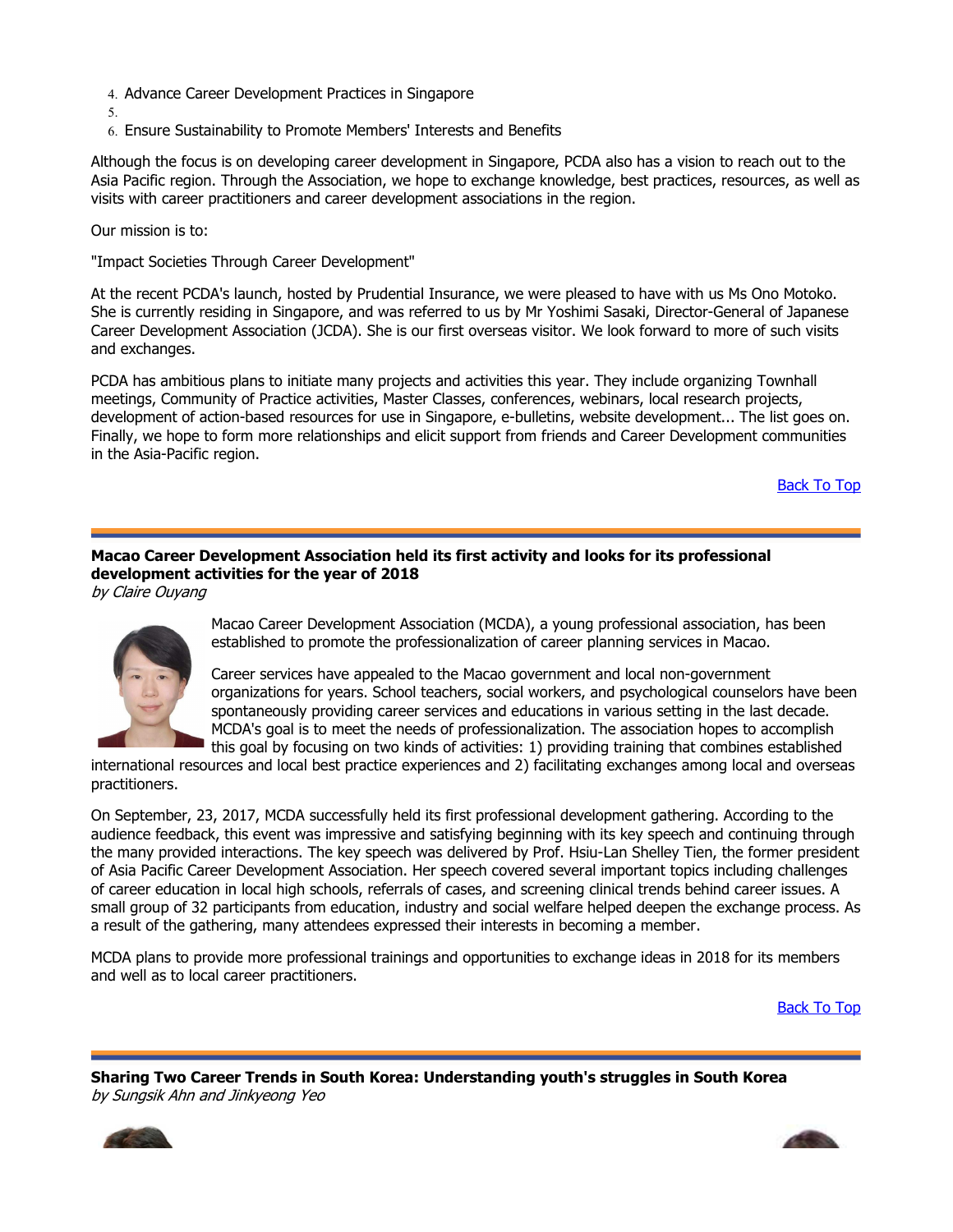

In this article neologisms regarding internships will be introduced. Readers are invited to review our April 2016 APCDA newsletter article (http://www.asiapacificcda.org/Korea#April2016) for additional backgorund information. Two neologisms were introduced in that issue to facilitate understanding of South Korean youth's struggles in employment.



### **mobility**

Working as an intern in companies or organizations before graduation has become a necessary course for college students in South Korea. Internships help college students not only to gain some work experience but also to make a living. However, finding and being offered an internship opportunity is as hard as securing employment after graduation. Some companies provide good internship opportunities for college students which are generally paid and include training opportunities to learn about specific jobs and industries. Unpaid internship can be helpful as long as students (interns) can learn about jobs or industries and gain more work experience. Bad internships tend not to differ from a part-time job — no training opportunity and repeated simple chores. South Korean youth refer to good internships as Gold-tern and bad internships as Soil-tern. The economic inequality in South Korea needs to be considered to understand these neologisms.

The recent economic inequality in South Korea has become a social problem due to the rapid growth of the economy since the 1970's. Social and economic polarization makes youth discouraged when they begin their own career and especially when they are seeking internship or jobs. According to 2017 Korean statistics [1], only about 23.1% answered positively (highly or moderately possible) to moving (within one generation) to upper status and 30.6% for the child to move (between two generations) to upper status. The positive response has been declining since 2011 (a positive response to movement within one generation was 28.8% in 2011 and 23.1% in 2017). The perceived social mobility in South Korea has declined and a fixed socioeconomic status, which passes on to the next generation, has become a social problem.

Reflecting such social phenomenon, the new term of 'spoon class' is widely shared among youth [2]. Specifically, there are three classes of spoon people: gold spoon, silver spoon and soil spoon. Yes, the expression was from the English saying "Born with a silver spoon in one's mouth." The spoon class differs depending on the size of assets and salary of parents. There is no strict definition of gold-spoon, but generally those perceived as gold-spoon have parents with more than two billion Korean Won (about 2 million USD) in assets and more than 20 million Korean Won (about 200,000 in USD) income per year [3].

The expression of spoon class was adopted to describe the quality of internship: Gold-tern and soil-tern [4]. Although securing a good internship is very competitive, there is evidence that some gold-spoon students secure good internships by sharing their parents' socioeconomic status, not by marketing their own competencies. Many times, parent networking, itself, results in internships for their offspring at preferred employers such as government-owned companies, large companies, famous law firms, congressional offices, etc. [5]. Some of those employers do not offer regular internship and only create internship positions for children of their royal customers or important persons. Other college students cannot even apply for these internship from such employers. These internships also are referred to as gold-tern because only those who were born with a gold spoon in their mouth can secure them. In the very rare situations this practice gets uncovered, it becomes news. Such news and/or seeing such friends greatly frustrates other college students who try to do their best to secure internships or employment.

Internships provide a very important course or period for both college students and employers. College students can learn some work-related experience and explore their aptitude or interest for specific jobs before making a career decision while employers can have opportunities to attract and find highly competent and right employees for their organizations. Many large companies in South Korea offer job opportunities to their interns at the end of the internship and most of them recruit and select interns in a fair and transparent selection process. Regretfully, good internship opportunities still exist in small numbers compared to the number of students seeking them. Thus the resultant highly competitive process coupled with news of gold spoon students securing gold-tern at good employers through help of their parents cause youth to become discouraged and feel that social mobility ended.

With neologisms and related social phenomenon, I hope readers understand how hard South Korean college students struggle for internships and employment. I also hope readers do not misunderstand that all of gold-spoon students take shortcuts in seeking internships or employment. In fact, many privileged students also struggle to do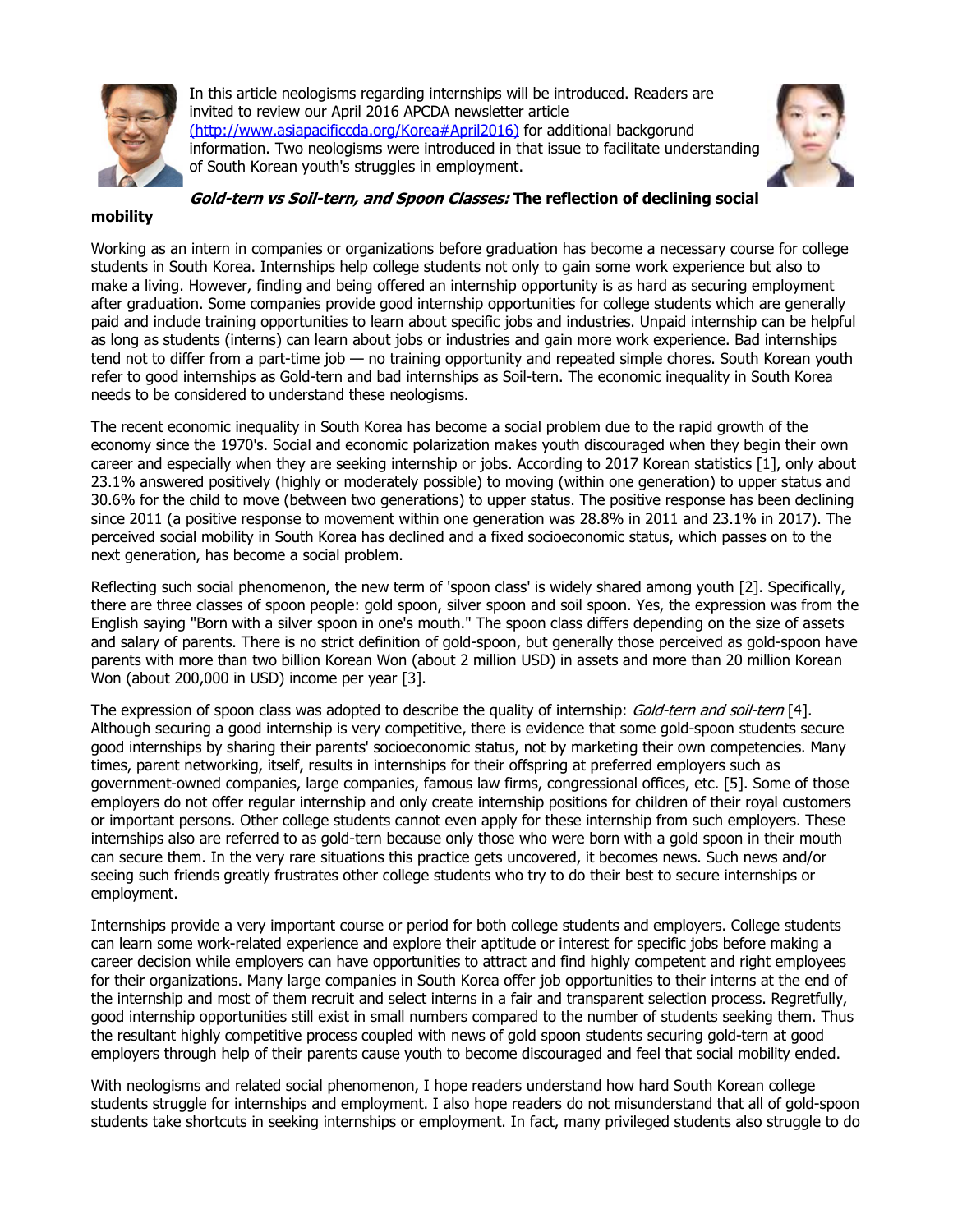their best to create a better future. The recent youth unemployment rate was 8.6 (November 2017), which was increased 0.1 percentage point from the previous year [6]. We, as career professionals, are trying to create more effective and quality services to help our youth to overcome this difficult competitive reality.

### **Reference**

[1] Korea Statistics (2017). Index of social mobility possibility perception. Retrieved from https://goo.gl/5enA47.

[2] Jung, H. (2015.12.26). 2015 trend 'Spoon Class', a result of perceived inequality (Korean). Oh my news. Retrieved from http://www.ohmynews.com (A direct link to this article: https://goo.gl/vbRRWM)

[3] Kim, B. (2016.11.4). Soil-spoon theory and hell chosun (Korean). Retrieved from http://www.huffingtonpost.kr. (A direct link to this article: https://goo.gl/5EzLb2)

[4] Chun, J., Kwon, K., Hong, J., Kang, H., & Lee, Y. (2016.8.13). [Coverstory] Gold-tern vs Soil-tern… Intern polarization (Korean). The Dong-A Ilbo. Retrieved from http://news.donga.com (A direct link to this article: https://goo.gl/GxCxQj)

[5] Noh, K. A. (2018.01.16). [Neologisms] Saddish… soil-tern, tissue-intern, manger-intern (Korean). Jungsogieopnews [Middle and small company news]. Retrieved from http://news.kbiz.or.kr/ (A direct link to this article: https://goo.gl/PwuYT5)

[6] Kim, J. (2017.11.21). Youth employment hits record low, senior jobs soar. Retrieved from http://www.koreaherald.com. (A direct link to this article: https://goo.gl/EAzkAd)

**Back To Top** 

# **Inclusive Career Education Teacher Training Program**

By Raza Abbas



Inclusive Career Education assists with improving global economic cooperation and helps with fighting global poverty and sources of social stress. It enables humanity to nurture across the globe and leads to social justice and harmony. The United Nation High Commissioner for Human Rights considers four key principles of inclusion: the dignity of every person, the right to self-determination, the intrinsic equality of all people regardless of difference, and the ethic of social solidarity. An institutionalized Inclusive Career Education Teacher Training Program has been strategically developed to instill hope and meet the challenges of multi-cultural inclusivity for youth. The Training Program involves all the relevant and key stakeholders, i.e. educators of schools and colleges (grades 8-12), employers,

parents and most significantly the youth, themselves. Educators will learn to identify the hidden talent of youth at early ages, 12-16 years. They will become adept at exploring hindrances to youth inclusivity. The overarching goal of this innovative and holistic training program is to develop career educators with a long-term vision to ensure that today's youth will be able to meet the needs of the future workforce.

Raza Abbas is the Chief Executive Officer of Pathway Global Career Institute

Back To Top

#### **Two Significant Successful Career Milestones Twenty Years Apart** by Han Kok Kwang





The first significant career milestone occurred in my "previous life" as a corporate man with AIA Singapore in 1997. It was a forgettable year for many because of the Asian financial crisis, but 1997 was a memorable year for me. I won the **National Human Resource Professional of the Year Award** with my team and also earned a 2nd promotion. Little did I know then that I would be leaving to be my own boss just 2 short years later!